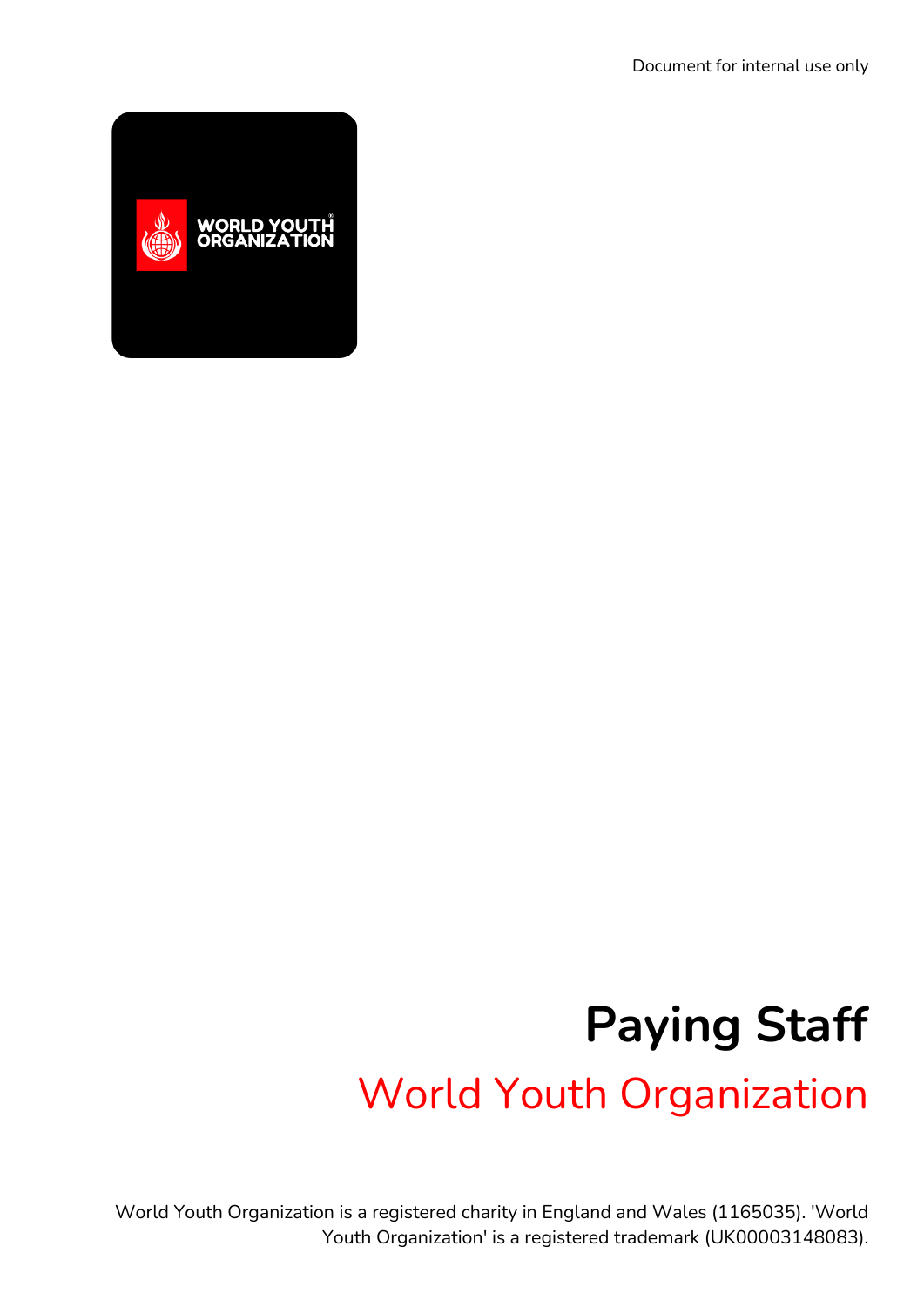*The Charity Commission's annual return asks if charities have a policy on payment of staff.*

It is the aim of the World Youth Organization to recruit and retain high calibre individuals who not only contribute to the achievement of the charity's aims and objectives but also understand and support the ethos and culture of the organisation. The Charity's aim is to provide a remuneration package and working environment that is attractive and comparable to other similar organisations.

## **Model Policy**

The trustees of the World Youth Organization have ultimate responsibility for setting salary levels for staff. Trustees will conform to the Equality Act 2010.

The trustees of the World Youth Organization are committed to ensuring a proper balance between paying staff and others fairly in order to attract and retain the best people for the job whilst ensuring careful management of charity funds.

## **Levels of Salary and Benefits**

In deciding the levels of salary and benefits, trustees of the World Youth Organization will consider:

- the purposes, aims and values of the charity and its beneficiaries' needs
- how salary is linked to the skills, experiences and competencies that the charity needs from staff and the scope of their roles
- the number of staff the charity can reasonably afford including:
- a) increasing remuneration levels
- b) how increases to salaries would be perceived
- staff performance against expectations, both short and long term
- the overall contribution and performance of an individual and the extent to which their role has changed or enlarged which may justify an adjustment to salary
- general inflation rates, e.g. RPI (Retail Price Index) or CPI (Consumer Price Index)
- information on pay policies and practices in similar organisations that could help guide a decision on whether a level of pay is fair
- the charity's track record in attracting and retaining committed and motivated employees.

The Charity undertakes to review salaries periodically, generally annually, although there is no guarantee that any changes to salaries will be made as a result of the review.